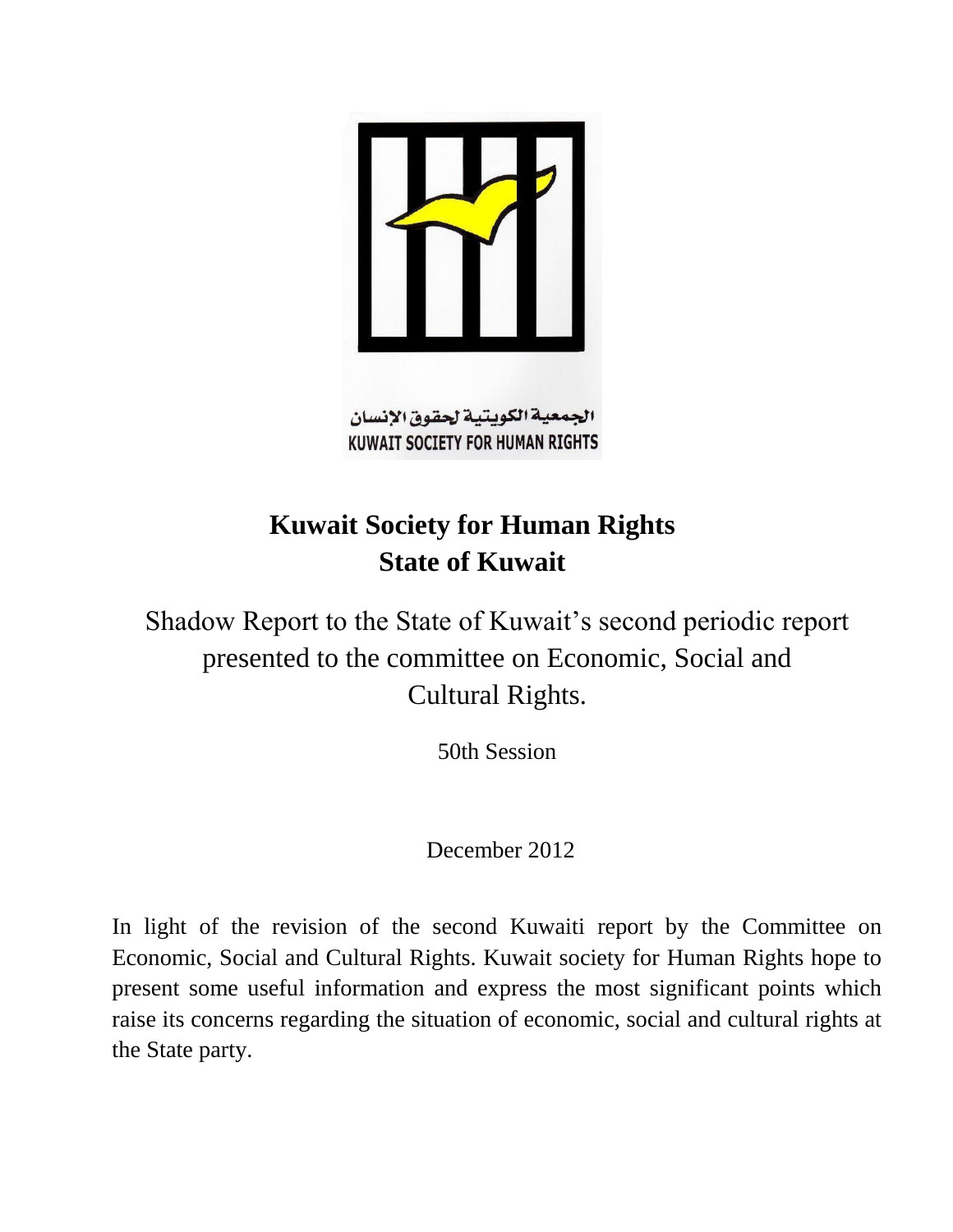Kuwait 01/12/2012

## **Introduction**

The Reports Writing Team in Kuwait Society for Human Rights in the State of Kuwait (NGO) has prepared this report to the experts of the Committee of Economic, Social and Cultural Rights in the United Nations, believing in the constitutional and democratic legitimate role of monitoring of the civil society, revealing the official authorities shortcomings in the implementation of the international conventions, and encouraging to fully implementing them effectively.

This report reviews the most prominent violations of the articles of international convention of the Economic, Social and Cultural Rights of the stateless (Bidoun) at the State of Kuwait.

## **Reported violations as per the International Convention**

### **Articles 1-5**

Given that the Government of the State of Kuwait had reservations on the following articles and items (item 2 of Article 2, Article 3, paragraph "d" of Item 1 of Article 8, Article 9), the Kuwait Society of Human Rights refers to several violations that fall under the articles mentioned above and recommends to the Experts Committee on Economic, Social and Cultural to call the State of Kuwait to withdraw its reservations mentioned above, given their impact on the promotion and protection of individual rights and ensuring gender equality, and that will contribute in reducing the aggravation of the problem of statelessness in Kuwait through the transfer of citizenship of Kuwaiti female citizen to her spouse and children in equity with the Kuwaiti male citizen.

#### **Questions**

1 Why the government does not withdraw the reservation on articles 2 and 3 of the international convention, given that those articles do not contradict with the general principles of the Kuwaiti Constitution especially article 29 (equality between both genders)?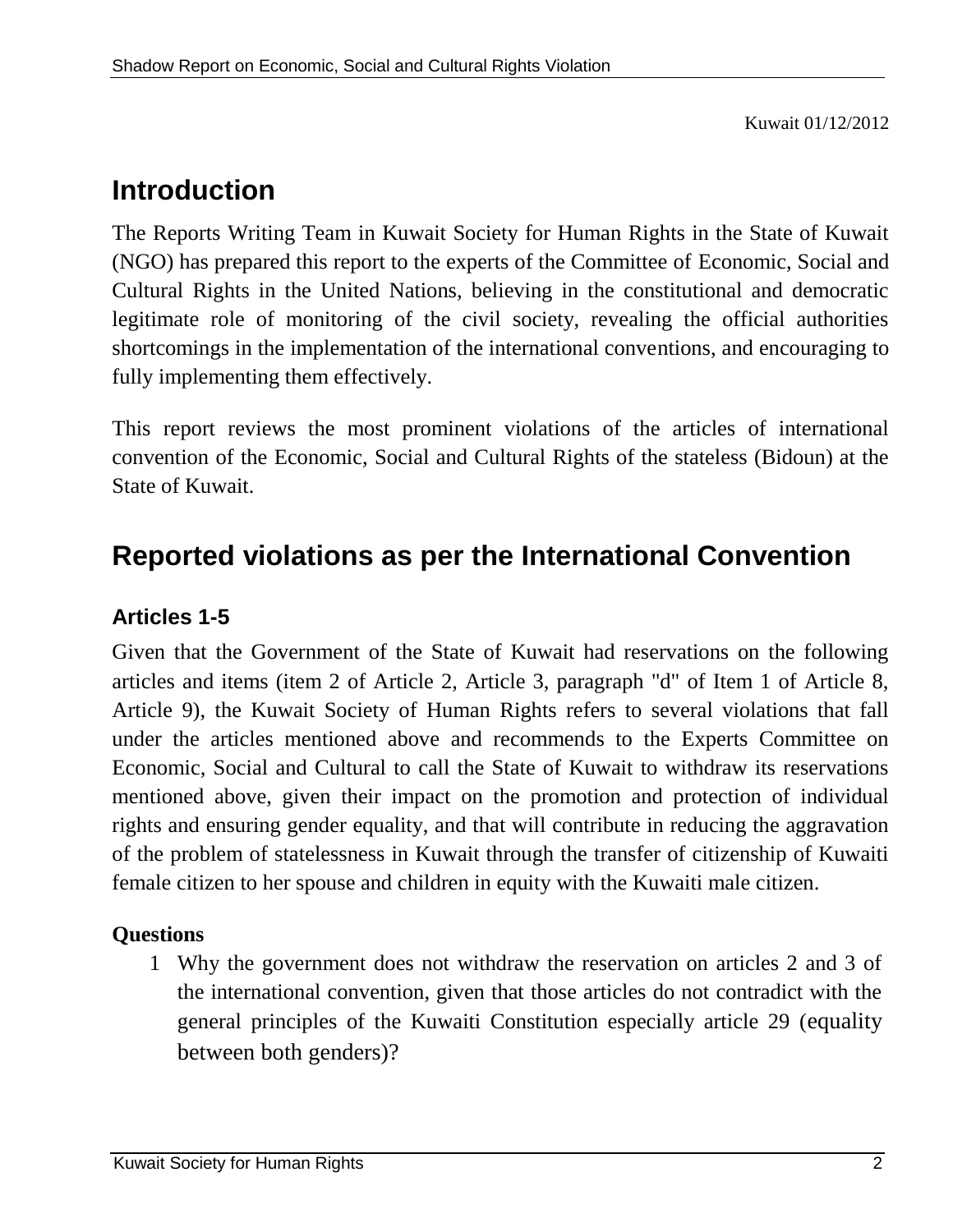- 2 Why the local legislations have not been revised to ensure gender equality in the transferring the nationality from Kuwaiti women to her spouse and children, in equality with Kuwaiti men in compliance with the Kuwaiti Constitution and the International Convention?
- 3 State the reasons why the State of Kuwait have not ratified the Convention of 1954 relating to the Status of the Stateless, and the Convention of 1961 relating to the Reduction of Statelessness In conformity with the International Convention on the Economic, Social and Cultural Rights?

### **Article 6 - The right to work and freedom of Work selection**

Stateless worker do not always have the freedom of work selection of a convenient working environment, due to the restrictions made by the Central System for Remedying the Status of Illegal Residents (CSRSIR).

## **Article 7 - The right to fair and satisfactory working conditions**

Summer of 2012, The Ministry of Education issued a decree to recruit stateless teachers on remuneration basis, which deprives female teachers from maternity leave and salaries of summer holidays and sick leaves, in a clear discrimination in comparison to the rest of citizens and foreigners teachers and the administration of schools for the same specializations and type of work.

Although the International Convention on Economic, Social and Cultural Rights in Article 7 states "*A decent living for themselves and their families in accordance with the provisions of the present Covenant*", the Central System for Remedying the Status of Illegal Residents (CSRSIR) imposes exceptional conditions to recruit the stateless in the government sector, limiting them to specified-terms contracts applied only for technical jobs with no career path and excluding them from administrative positions, depriving remunerations and exposing them to abusive dismissal without reasons which keeps them remain under poverty line.

We would also like to point out to the final recommendations of the Committee on Economic, Social and Cultural Rights, held on June 7, 2004 (E/C.12/1/Add.98) submitted to the State of Kuwait particularly Recommendations No. (12) with respect to the Committee's concern about the continuing discrimination against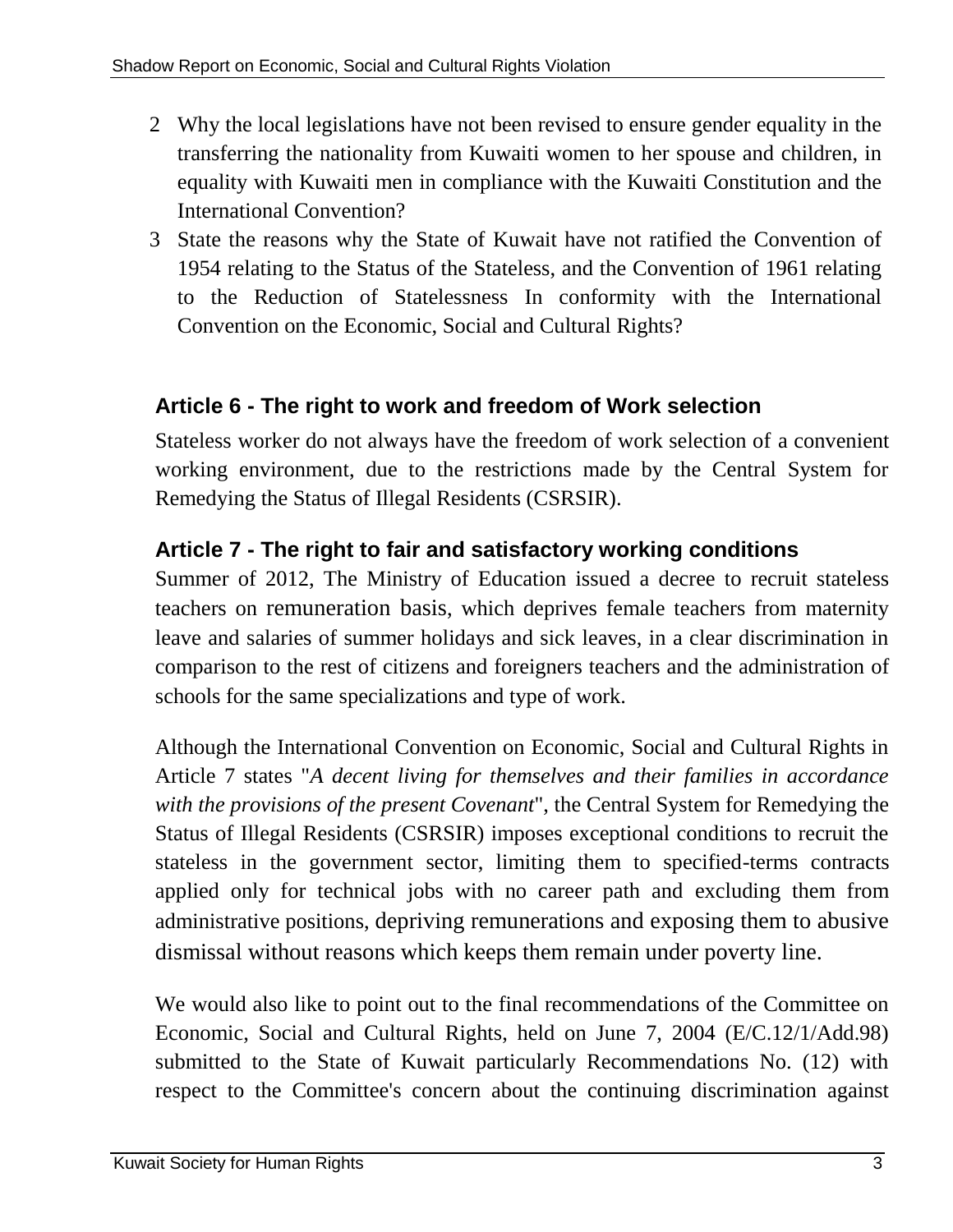stateless (Bidoun), No. (15) about the lack of a minimum wage in public and private sectors, and No. (16) on unfair terms and conditions of employment, and No. (20) with respect to the exclusion of non-citizens from the social security system.

#### **Questions**

- 1 What are the government's efforts to provide the chance for stateless (Bidoun) to work in Private and Public Sector with direct-contracts and with fair work conditions and wages?
- 2 Were there any precedents in enabling stateless labor (Bidoun) to access the judiciary system demanding their rights in work?

## **Article 10 - Granting the family protection and assistance**

Despite the resolution of the Council of Ministers to issue birth & death certificates and marriage & divorce certificates for stateless (Bidoun) in March 2011, there are segments where stateless are excluded because they are not registered in the Central System for Remedying the Status of Illegal Residents (CSRSIR), those who have expired IDs or those who have been forced to modify their status by obtaining foreign passports that were later found to be fraud after obtaining legal residency.

### **Questions**

- 1 Are there any of Stateless (Bidoun) who could not document their divorce or marriage incidents or register births and death cases?
- 2 What are the government efforts in including these segments in documentation?

### **Article 12 - The right in Health, Treatments and Prevention of Diseases**

When stateless patients needed traveling abroad to seek treatment, due to the lack of specialized local medical expertise and qualifications, the procedures of issuing temporary passports were delayed in many cases despite that some of them are critical and need to be transferred urgently abroad. Number of cases faced serious complications and sometimes death.